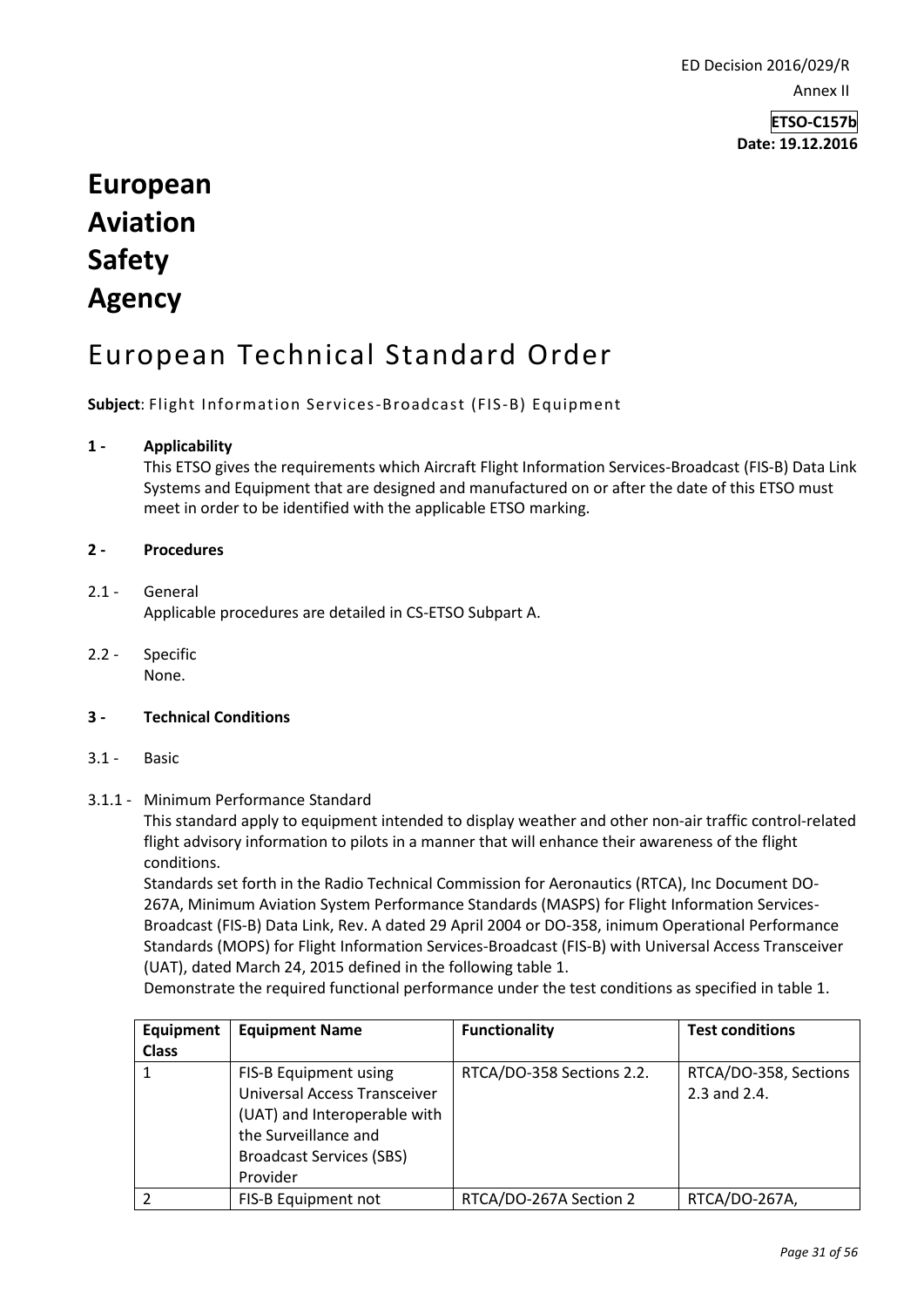# **ETSO-C157b Date: 19.12.2016**

| Equipment<br><b>Class</b> | <b>Equipment Name</b>                  | <b>Functionality</b>                                   | <b>Test conditions</b> |
|---------------------------|----------------------------------------|--------------------------------------------------------|------------------------|
|                           | Interoperable with the SBS<br>Provider | (except 2.1.4; 2.2.12; and<br>2.2.13) and Section 3.8. | Section 4.             |

#### **Table 1. Equipment Classes for FIS-B**

Note: This ETSO is intended for equipment used in the US National Airspace System. UAT is not intended to be operated in European Airspace.

- 3.1.2 Environmental Standard See CS-ETSO Subpart A paragraph 2.1.
- 3.1.3 Computer Software See CS-ETSO Subpart A paragraph 2.2.
- 3.1.4 Electronic Hardware Qualification See CS-ETSO Subpart A paragraph 2.3.
- 3.2 Specific
- 3.2.1 Failure Condition Classification See CS-ETSO Subpart A paragraph 2.4. Failure of the function defined in paragraph 3.11 resulting in misleading weather or flight information is a minor failure condition. Loss of the function defined in paragraph 3.1.1 is a minor failure condition.

### 3.2.2 - Manual

The applicant shall produce a manual including operating instructions and equipment limitations. This manual must state the following:

*'FIS-B information may be used for pilot planning decisions focused on updating the pilot's awareness of the dynamic flight environment; including avoiding areas of inclement weather that are beyond visual range and pilot near-term decisions where poor visibility precludes visual acquisition of inclement weather. FIS-B weather and NAS status information may be used as follows:* 

- *(a) To promote pilot awareness of ownship location with respect to reported weather, including hazardous meteorological conditions; NAS status indicators to enhance pilot planning decisions; and pilot near-term decision-making.*
- *(b) To cue the pilot to communicate with Air Traffic Control, Flight Service Station specialist, operator dispatch, or airline operations control center for general and mission critical meteorological information, NAS status conditions, or both. FIS-B information, including weather information, NOTAMs, and TFR areas, are intended for the sole purpose of assisting in long- /near-term planning and decision making. The system lacks sufficient resolution and updating capability necessary for aerial maneuvering associated with immediate decisions. In particular, in extreme scenarios, the oldest weather radar data on the display can be up to 15 to 20 minutes older than the display's age indication for that weather radar data. Therefore, do not attempt to use FIS-B weather information to maneuver the aircraft at minimum safe distances from hazardous weather. FIS-B information must not be used in lieu of a standard preflight briefing.'*